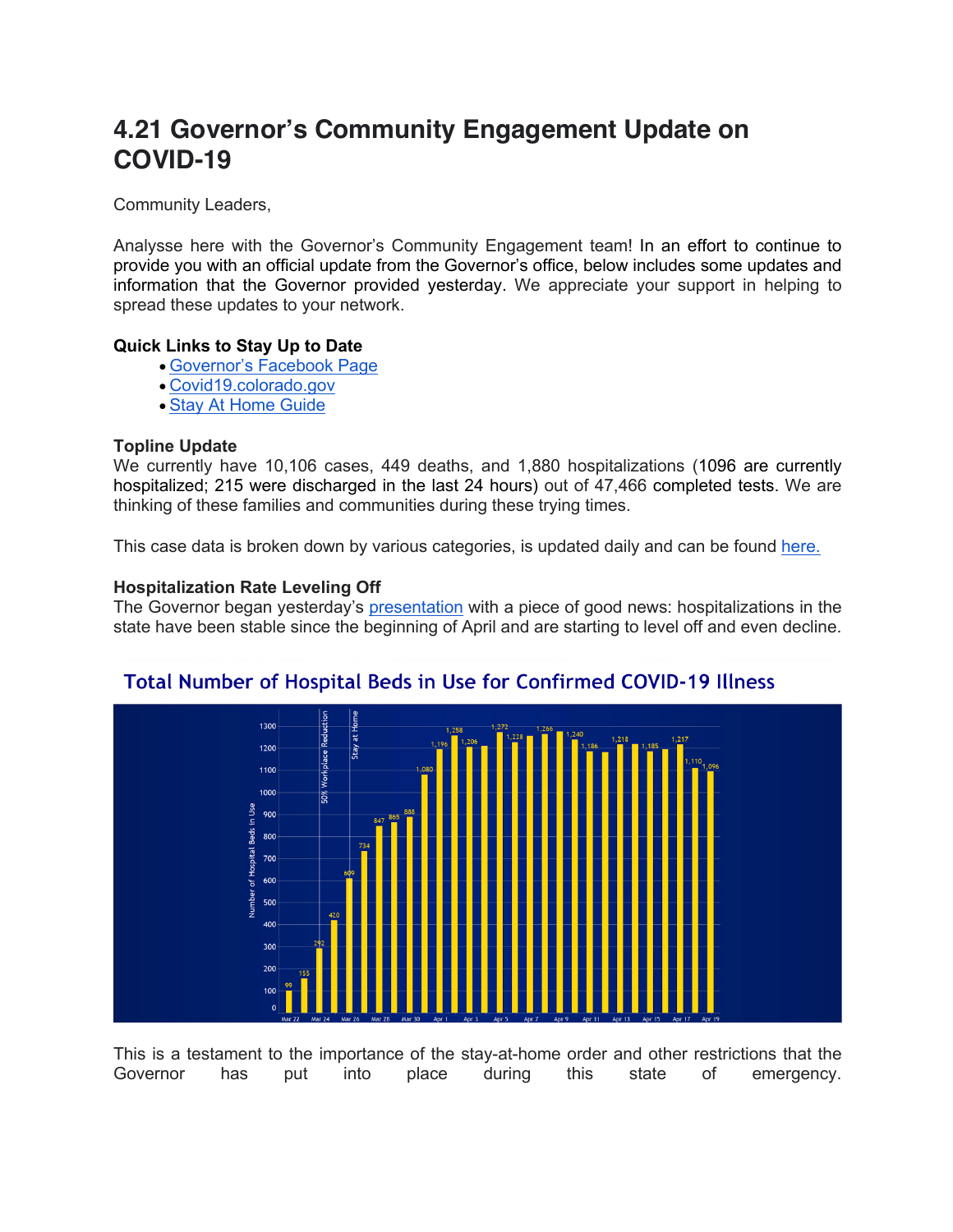### **From "Stay-At-Home" to "Safer-At-Home"**

The administration also presented yesterday some modeling and analysis on the impact of these distancing measures and how we can move forward.

Here are some key conclusions:

- We need to maintain sustainable, high levels of social distancing
- Seniors and vulnerable populations need to maintain even higher levels of social distancing.
- Each intervention (testing, containment, wearing masks, sustainable social distancing, strong precautions for seniors and vulnerable populations) alone does not keep us below hospital capacity.
- A successful strategy is a combination of all of these interventions.

Based on the modeling and the trajectory of infections and hospitalizations in Colorado, the state will not renew the statewide "Stay-at-Home" order on April 27; rather, the state will shift to a new phase of the coronavirus response, called "Safer-At-Home"

Currently, the "Stay-at-Home" order has limited our interactions by 75-80%, which has allowed us to slow down the growth of this deadly virus, and has bought us more time to build hospital capacity, obtain equipment and ramp up testing. This new "Safer-at-Home" phase will relax some of these restrictions while maintaining a new level of social distancing: around a 60-65% reduction of normal interactions.

This is a marathon -- not a sprint. These distancing measures need to be sustainable, because we're going to have to learn to live with coronavirus for a while. There will likely be some level of social distancing happening until we get a vaccine, an effective anti-viral therapy, or so many people have been infected that we develop herd immunity, but that's the worst-case scenario.

### **What does "Safer-At-Home" Mean?**

The Governor has proposed a number of policy changes that will allow for 60-65% social distancing, which is much more sustainable for our lives and our economy than the current 75- 80% under the stay-at-home order.

### **These policies are still a work in process, and will continue to evolve based on the recommendations of scientists and public health experts.**

The Governor will publish more guidance in the coming week, including details on appropriate precautions and distancing standards for various establishments and facilities. But here's a preview of what things might look like (subject to change):

- The general population will no longer be ordered to stay at home; folks will be encouraged to stay at home except when absolutely necessary.
	- oFolks are still strongly advised to wear face coverings in public
	- oGatherings over 10 people will still be banned
	- oSick people should still avoid going to work
	- oEveryone should still avoid unnecessary travel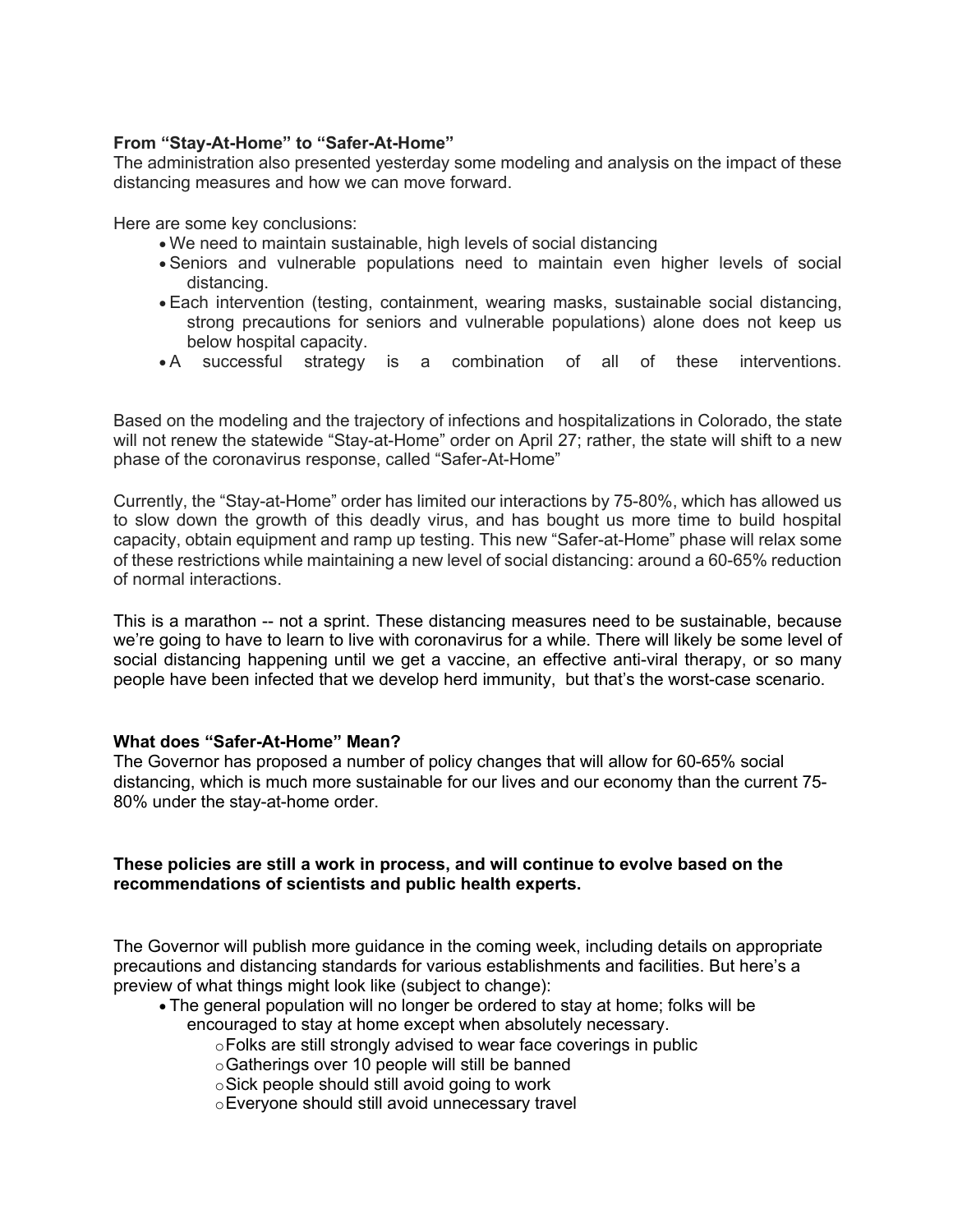- oAnd most importantly, older Coloradans and vulnerable populations still need to stay at home unless absolutely necessary.
- Other changes:
	- $\circ$  Retail will be able to open for curbside delivery at first, with phased-in public openings with strict distancing precautions.
	- oNon-critical offices will be able to re-open at 50% capacity with strict social distancing precautions (more shifts, etc.)
		- Large workplaces are advised to have symptoms and temperature checks.
		- § Telecommuting should be maximized
	- § Accommodations will be needed for seniors and vulnerable populations oElective Surgeries will once again be available with strict precautions to ensure adequate PPE and the ability to meet critical care needs.
	- oChild Care facilities can reopen but with strict precautions
	- oPersonal services like hair and nail salons, tattoo parlors, dog grooming, personal training, etc. can reopen but with strict precautions
	- oHouse showings can begin in person, but open houses will still be prohibited.

### **Local Government**

We did a good job staying at home as a state and as a result, we no longer need a state-wide stay-at-home order. But that doesn't mean that every city or community is ready to lift their restrictions. Many local governments, especially those with large populations or in areas where there are hotspots, may continue to have more restrictive rules in place. There will be a process for local governments to work with the administration and modify these new regulations based on local conditions.

We greatly appreciate your helping to share information during this crisis. We will continue to send these regular updates. As always, please feel free to reach out to me with any questions or needs from our office. My cell phone is 210-385-7556. We are all in this together!

Thanks, Analysse

**-- Analysse Escobar** Deputy Community Engagement Director

P 303.866.3380 C 210.385.7556 200 E Colfax, State Capitol, Denver, CO 80203 analysse.escobar@state.co.us | www.colorado.gov/governor